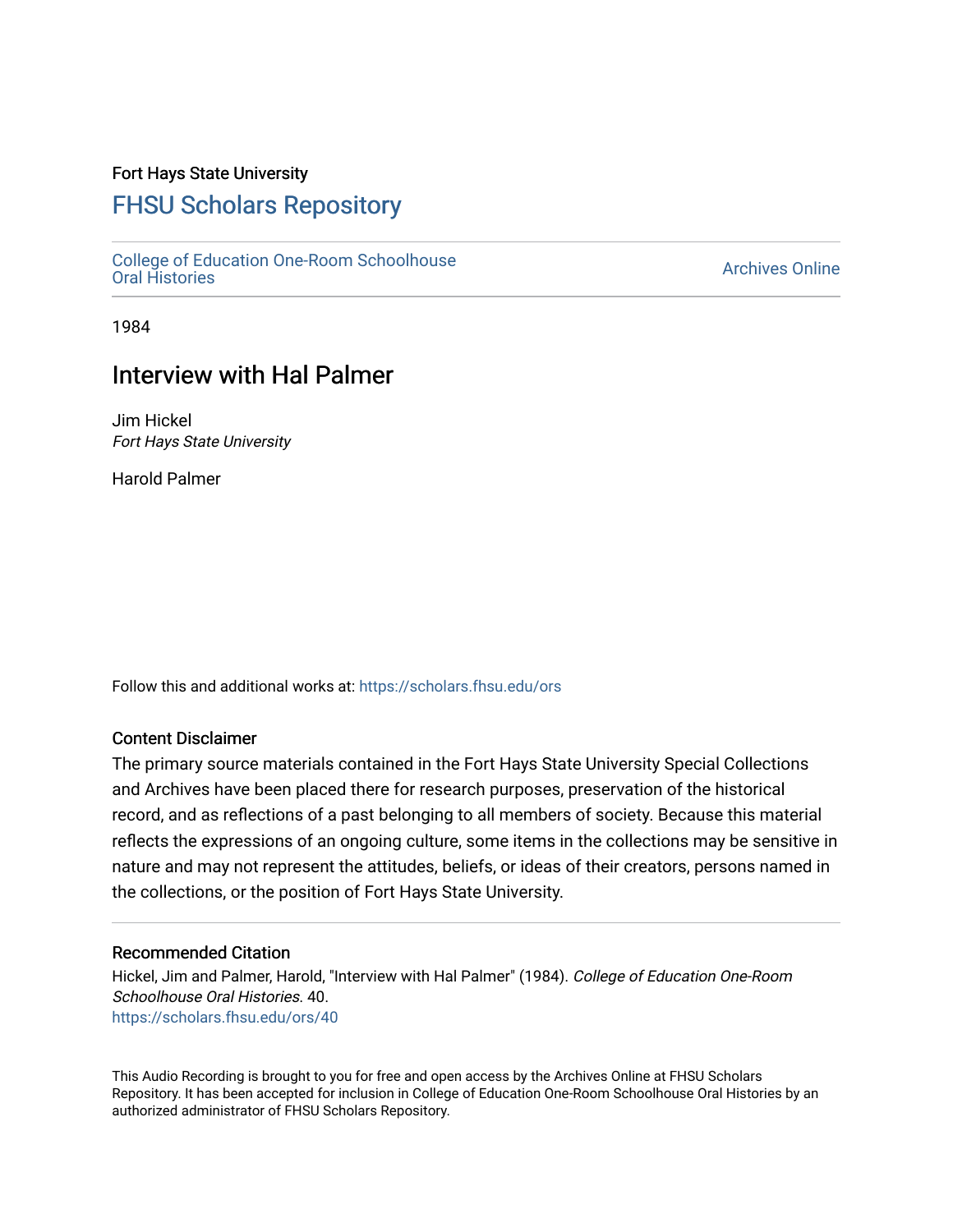ORAL INTERVIEW WITH HAL PALMER

July 12, 1984

The following will be an oral interview with Mr. Hal Palmer conducted by Jim Hickel. Mr. Palmer is a retired music educator now living in Hays, Kansas. This is in partial fulfillment for the class History of American Education instructed by Dr. Alan Miller.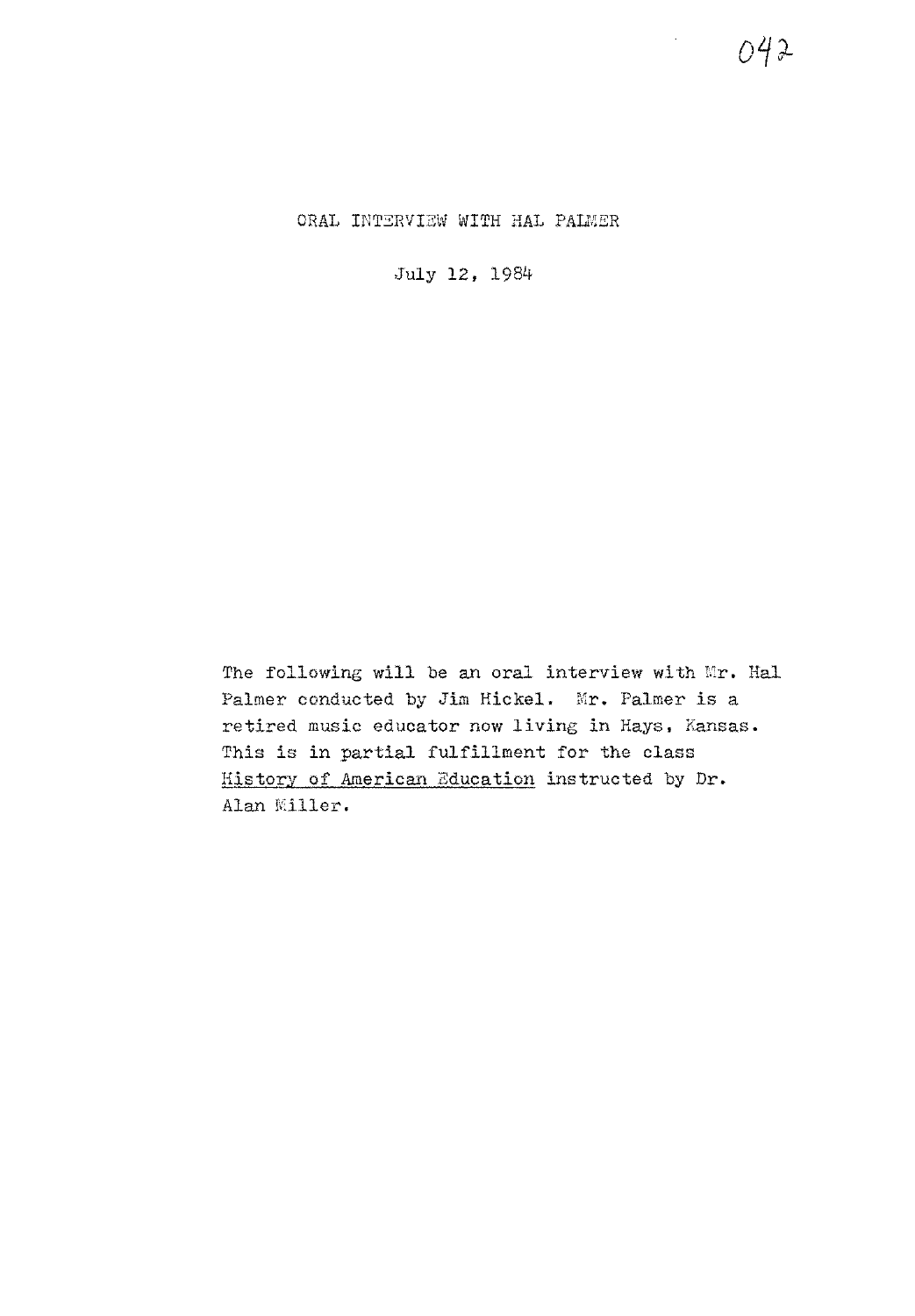- Hal Palmer: This is Harold Palmer. I started teaching at Hill City.<br>I got a B.S. degree in 1932 and I also got a B.M. degree. <sup>I</sup>stayed in school so I could be with my wife when she got her degree and I started teaching at Hill City in the fall of 1933. My beginning salary was  $\frac{366.66}{66.2}$   $\frac{273}{6}$ a month for nine months. One month they would give me 66 cents and the next month they would give me 67 cents. Our rent at that time was \$12.00 a month and we spent \$10.00 a month for groceries. So we lived pretty well on  $$66.66 \; 2/3¢$ a month.$
- Jim Hickel: Was that considered an average teaching salary then or was that high or low?
- Hal Palmer: That was probably a little above average as Director of 3ands because I taught - let's see if I can remember all of this - I taught Band, Girls Glee Club, Joys Glee Club, Mixed Chorus, Latin I, Latin II, Junior Enligsh, Economics, World History, Journalism - which I turned over to my wife because she was a journalism major. I was sponsor of the junior class and we had to put on a junior play, I had to give an operetta. That sounds like a heavy load - which it was. Jut I'll that sounds like a heavy load - which it was. Sut I is work because I worked from early morning until late at night except when the dust storms hit and then I would get a yardstick and go along the sides of the sidewalk like a blind man to find my way home because you couldn't see otherwise.
- Jim Hickel: Were all those courses in the curriculum?
- Hal Palmer: They were in the curriculum and it was my job to teach them. Believe me, I had to do a lot of boning up to keep abreast particularly in Economics and Latin II. Junior English didn't bother me too much but Latin did. Journalism I didn't worry about because my wife took that over. So that was my daily routine and I was hired to be the Director of Bands. We started out up there with a band that was so small - now remember this was in the fall of 1933 - it was so small that my wife was a former trumpet player, cornet player, and I didn't have any clarinets that could play at all so I taught her to play clarinet in six easy lessons and she played first chair clarinet in my band. The band started out at that time - oh, I guess I had 30 or 35 pieces. The instruments were antique. I mean every clarinet at that time was metal, You could buy a Cavalier metal clarinet in 1933 for  $$15.00$  and that's what I had in my band. The other instruments were priced accordingly. At that time I had a chance to buy a Kolerk bassoon for  $$75.00$ time I had a chance to buy a noierk bassoon for  $\frac{3}{2}$ .00<br>and I didn't have the money to buy it and it was one of the best Kolerk bassoons on the market at that time. Well, you know, a Kolerk bassoon today would be about  $3,000$  or  $34,000$ .
- Jim Hickel: Were the instruments mostly owned by the kids or did the school own them?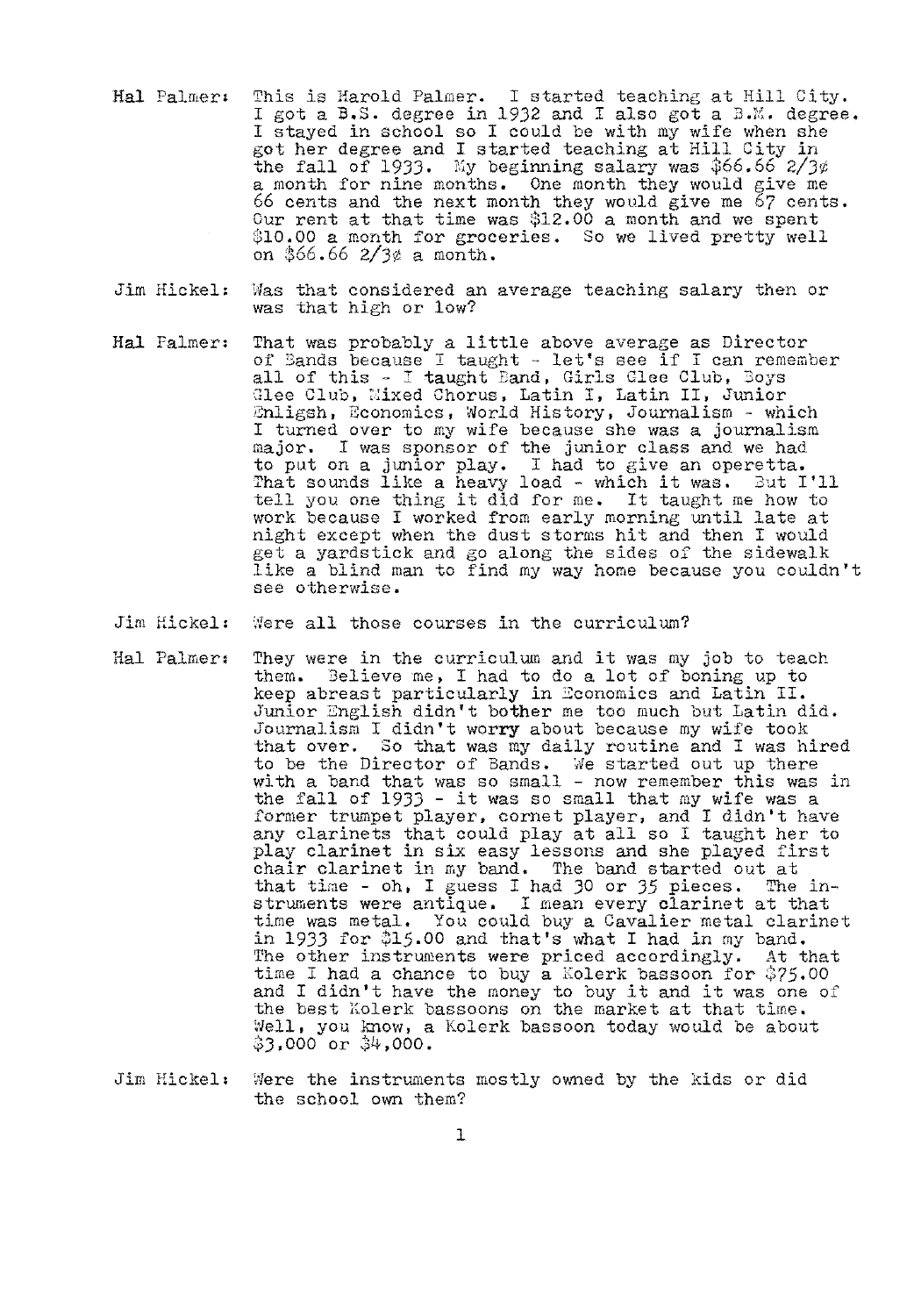- Hal Palmer: Let's see, most of them were owned by the kids at that time.<br>The bass horns, the bass drum I think that was it. That's The bass horns, the bass drum  $-$  I think that was it. all that I can remember that was owned by the school. Everything else was privately owned. And I tell you to try to get - we dealt with Yurney's at Norton and to buy a Cavalier clarinet for \$15.00 - they would put it out on payments of about \$2.50 a month. Some of the families were hard pressed to pay \$2.50 a month on that \$15.00 clarinet. That's how bad it was. Of course, Graham County where I was teaching at that time was supposedly the worst financial-problemed county in the state. This is where the dust storms really hit the worst and I mean they were really bad. It's just impossible to realize what we lived through and where my room was - the janitor would go in in the morning and he'd get a tub and a scoop shovel and it wouldn't be just one tubful of dirt that he'd scoop out of **my** room with a scoop shovel.
- Jim Hickel: Were all your classes taught in the same room or did you have a separate room for band?
- Hal Palmer: The only separate room I had was for band, the band met in a separate room. Everything else was taught in a regular classroom.
- Jim Hickel: So you taught all your glee clubs in a classroom?
- Hal Palmeri In the bandroom. It wasn't much larger than our classroom. It was just set up with the type of chairs for band rather than arm chairs for the classroom. Hill City at that time was divided into two communities - a north side and a south side. At that time we used coal stoves and if we bought a half a ton of coal on the north side we had to go to the south side and buy a half a ton of coal or our jobs were in jeopardy.
- Jim Hickel: You were in charge of ordering the coal then?
- Hal Palmer: We ordered it but there was a coal company on the north side and one on the south side. There was a grocery store on the north side and one on the south. The post office at that time one night would be on the north side - the next night it'd be on the south side. I'm not exaggerating.
- Jim Hickel1 Was there any differentiation between the two communities as far as religious practices?
- Hal Palmer, *No,* I don't think it was divided as far as religion was concerned. There was a bank on the north side, a bank on the south side, a clothing store on the north side, a clothing store on the south side and all the other businesses were divided on the two sides, Even today they are still split somewhat at Hill City.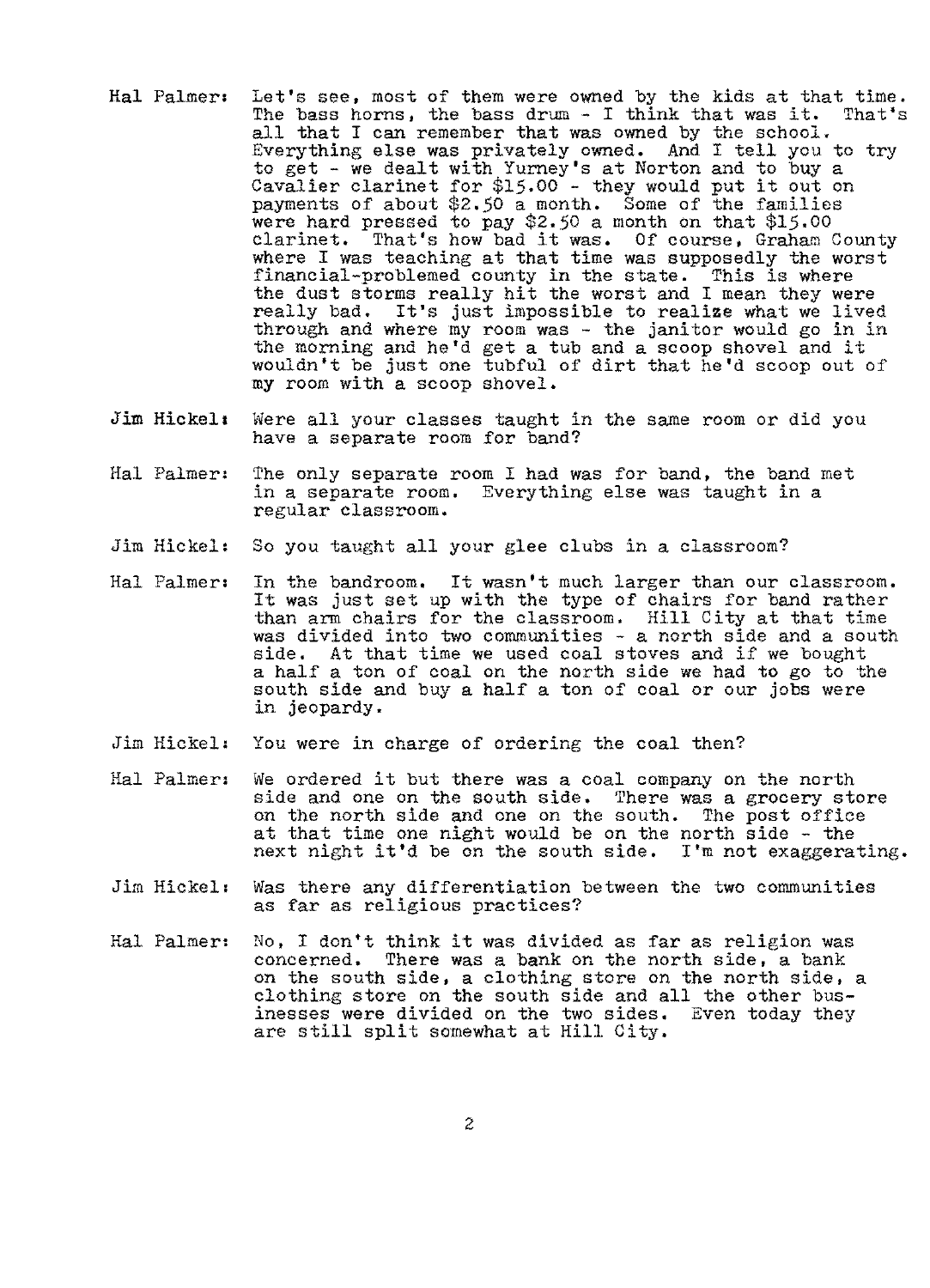Jim Hickel: Both sides were pretty much equal but were just split?

- Hal Palmer: Yes.
- Mrs. Palmer, You couldn't smoke or drink,
- Hal Palmer: That was taken for granted. You couldn't smoke, you couldn't drink.
- Jim Hickel: Were the teachers in the public eye as far as their actions?
- Hal Palmer: Very much, very very much! Your every move back in 1933 and  $34$  - every move was scrutinized. If you went out of town to go to a picture show, like we would try to sneak town to go to a picture show, like we would try to sheak<br>away and go to Norton, the community knew it and of course, I had the church choir and had to go to church, of course, every Sunday and all this. It was very tough, Then when we moved to Ellinwood in 1935 we ran into just the opposite type - absolutely the opposite. They wanted their teachers to have a good time. Incidentally, I then made \$90,00 a month. The community was very open. I mean, if you wanted to smoke, you could smoke. If you wanted to take a drink, you could go out with some of your friends and you could drink, It was just an entirely different type of community. The teachers in Ellinwood were respected as human beings. At Hill City, they were slaves. That's actually how I felt.
- Jim Hickel, You've already mentioned about some of the physical aspects of the building with the dirt and everything. Was there anything else that might come to mind throughout the rest of the building, the facilities, the physical aspects?
- Hal Palmeri The plant itself, for the number of students enrolled in school, the plant itself was quite good. Of course, air conditioning was unknown at that time. There was no such thing as air conditioning. But as far as the specifics are concerned, in fact the building today is just east of the new high school. No, that's not quite true. Well, it's used as the junior high now. I think the same school is now used as the junior high, I think the high school is separate. No, the facilities were good.
- Jim Hickel: What about the jurisdiction that the school encompassed? How large was that or how was that divided up?
- Hal Palmer, It went south to the county line separating Graham County from whatever county WaKeeney's in.
- Jim Hickel, Trego.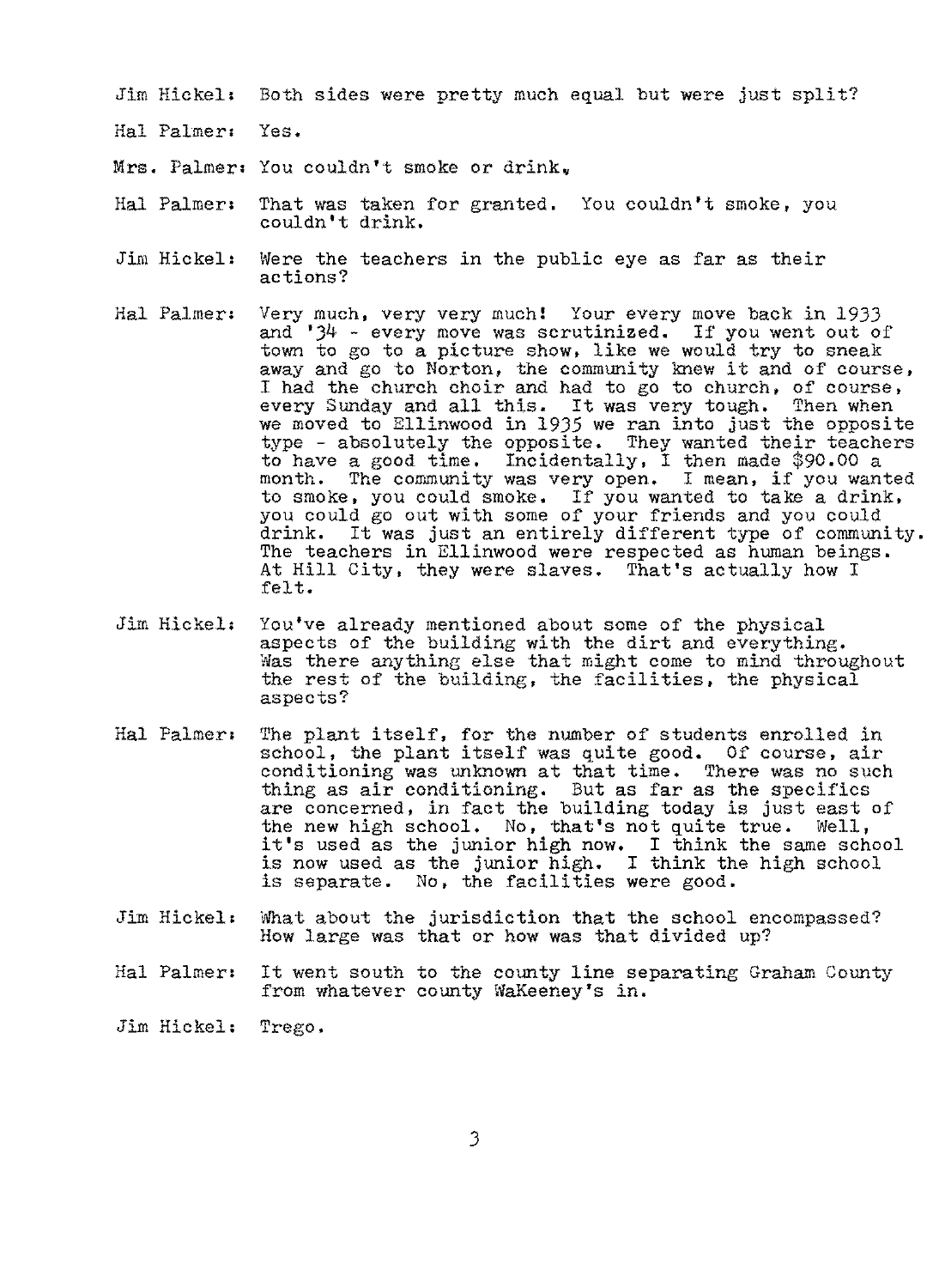- Hal Palmer: Yes, Trego and it went north to the county line that separated Norton and **Hill** City - whatever county Norton's in - county line to county line. No buses in those days.
- Jim Hickel: Did the heat or anything have any effect on the length of the school year?
- Hal Palmer, No,
- Jim Hickel: What was the length of the school year?
- Hal Palmer, I don't know. We started right after Labor Day.
- $Mrs.$  Palmer: About the 20th of  $May.$
- Hal Palmer: I don't really know. I'm not sure I can answer that. I just taught until school was over. In the summertimes I worked on the road gang. In fact I helped build the highway from Wilson to the county line south of WaKeeney.
- Jim Hickel: Did you have any type of budget?
- Hal Palmer: There was no budget. No budget for new instruments, no budget - we didn't have uniforms. There was no budget for anything. I did get some music but you must consider a march at that time cost about, oh about a dollar and an overture would cost about five dollars and I spent guessing, maybe fifty, sixty dollars a year was about all. There was no other budget. You must remember all. There was no other budget. You must remember this was during the Dust Bowl - nobody had any money. 87% of Graham County was on relief from 1933 on during the Dust Bowl days so you can see it was hard times.
- Jim Hickel, Most of the money you did get then went to music?
- Hal Palmer: Yes. All of it went to music. There was nothing for<br>equipment. Oh, I suppose if a drum head had broken  $n\tilde{o}$ , I never did replace a bass drum head so I don't know. Snare drummers, of course, had their own drum Snare drummers, of course, had their own drums.
- Jim Hickel: What about the dress of the students?
- Hal Palmer: I think back in those days that the dress was much neater and the students themselves - there's no question about it - the students themselves were much neater. They may have worn out, patched jeans but they were clean and they were neat. They weren't the dirty-looking, faded things that you see now-a-days.
- Jim Hickel: What about community organizations like PTA?
- Hal Palmer: I had the summer band, unfortunately, but I don't think they had a PTA at that time. They had something for the boys and the girls like 4-H and things like that but, no, there wasn't a PTA.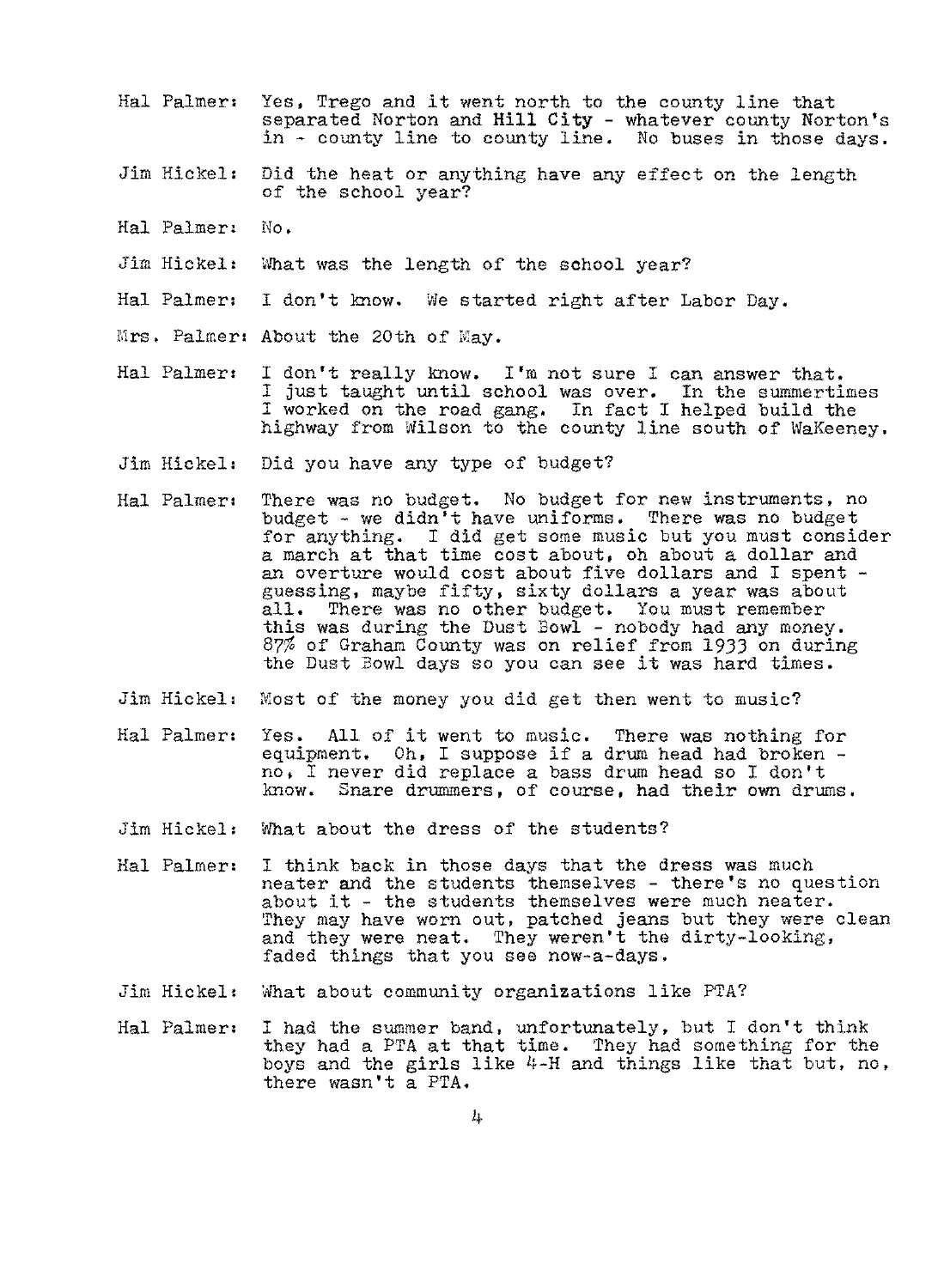- Jim Hickel: You mentioned your summer band. Was that open to the entire community or just students?
- Hal Palmer: It was open to the entire community but I was the only one in the community that played and I had a very difficult time getting my high school students back because it was a farming community and they were all out on the farm working trying to get enough together to buy some food. Summer band was kind of a laughing stock as far as I'm concerned and yet I had to do it.
- Jim Hickel: What types of discipline or punishments were there in the school and who handled it? Was there a big problem with it?
- Hal Palmer: I never had a discipline problem. I can't answer that question. I never had any discipline problems and if<br>I'd had any problems I'd handled them myself. I never  $I'd$  had any problems  $I'd$  handled them myself. let it get to a place where I had a problem.
- Jim Hickel: Do you think the parents expected more discipline out of their kids then than they do today?
- Hal Palmeri No question about it. I think the school was the center of the community. It was the hub of the community. I or the community. It was the hub of the community. I<br>think the parents - there was no question about it - they were interested in the school and since they were interested in the school they were interested in their kids. The kids did not go around and run around then like they do now. The parents paid some attention to them. Now the The parents paid some attention to them. Now the kids just run wild and the parents run even more wild.
- Jim Hickel: Do you want to go on and talk a little bit about Ellsworth or was it Ellinwood?
- Hal Palmer: Ellinwood. I had the band and the Boys Glee Club and the Girls Glee Club and the Mixed Chorus to start out and eventually they hired a vocal teacher. It was a school with seven 40-minute periods and, of course, the requirements for graduation at that time, I think, was 16 units. So a lot of the students had two study halls and that was too many study halls for a lot of them so the superintendent gave me permission to take them down into the bandroom and I could make use of them any way I wanted. They could go practice or I could put them into groups. Anyhow, the 7th grade school was so helpful to me that in three years we won the district and the state and the national.
- Jim Hickel: Going on with that a little bit can you explain how those were developed and maybe the requirements?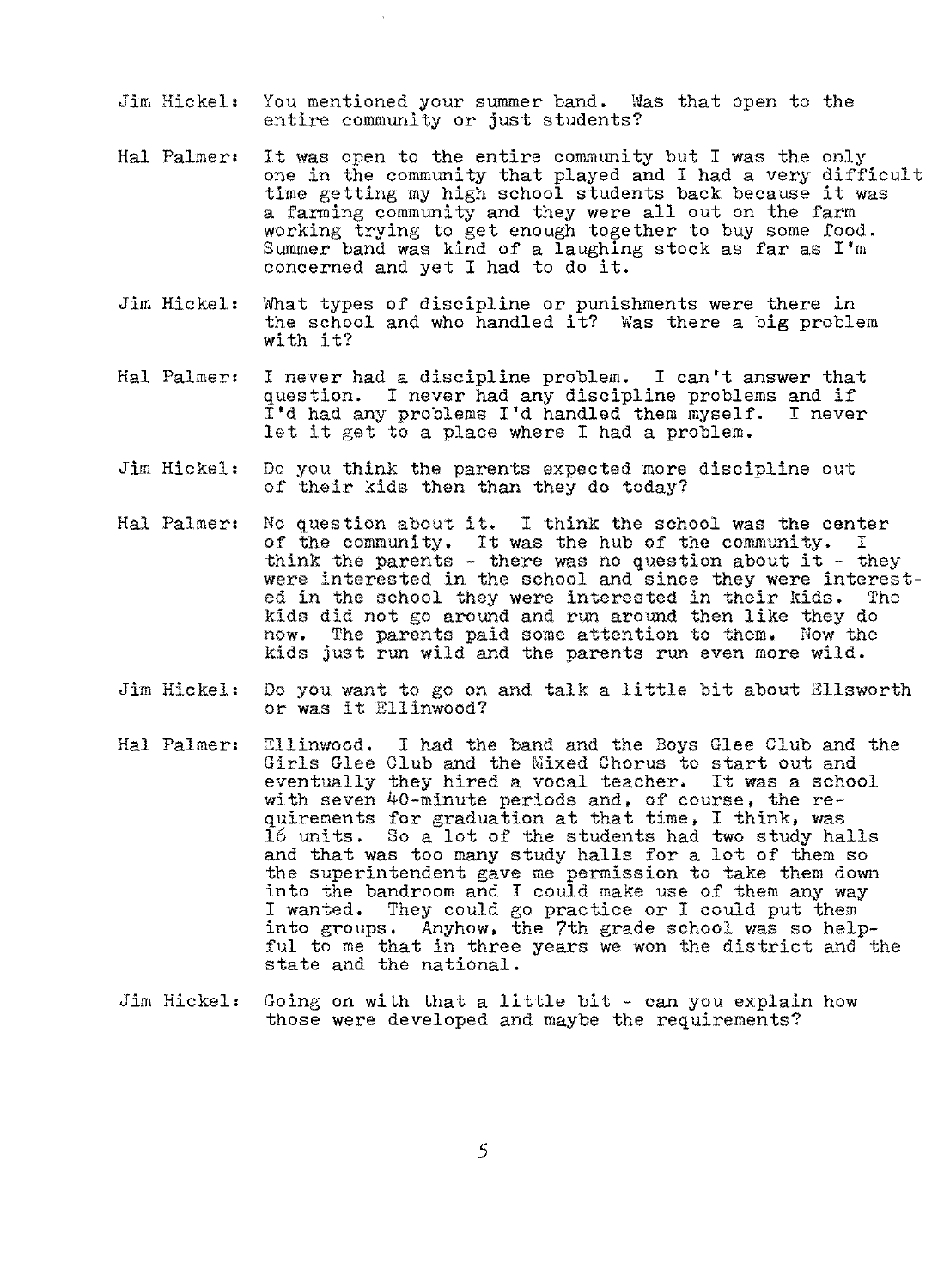- Hal Palmer, Back in those days let's start at the top back in those days we had **what** was called a national regional contest. The United States was divided into nine different regions. We went to Omaha, we went to Kansas City and to Colorado Springs. These were our national trips. To get to the nationals you had to - you would start out on the lowest level at the district. I would go from Ellinwood either to Pratt or to Hays - I had my choice and if the band was good enough, they would give us a I. Then they'd write after that - qualified for district. Then two or three or a month later, we'd have a district contest and then *if* the band was good enough, the judge would write on there - qualified for national. Now there weren't very many that would meet those qualifications. In fact, I think in our area around there maybe St. John and I were probably the only two bands in our class that qualified year after year. This was a distinct advantage because I would peak the kids for district - O.K. they went into district and I would say O.K, kids let's get ready for the - no, not at the district but at the one we went to in Hays. Then I'd say 0.K. but at the one we went to in hays. Then I usay of ... Then when we'd win that I'd say 0.K. let's peak for the nationals. How did this help? Because you'd keep the kids - you had to have something going all the time and you could just push those kids and keep them going because they wanted to go and now-a-days you get through with the - whatever you have, district I guess it is - and you're through, aren't you?
- Jim Hickel: You can go to the State now.
- Hal Palmeri Ch, you can go to the State now. That was started two years ago thanks to Lyle Dilley, Yal, that's right.
- Jim Hickel: I've found that helps a lot.
- Hal Palmer: It helps tremendously in keeping the kids enthused and give them some incentives.
- Jim Hickel: It seems like in music even though it's maybe not as competitive or supposed to be competitive as sports, the kids like that competition. They thrive on it.
- Hal Palmer: I think that your administration thinks that it's competitive whether it's supposed to be or not. You better get a I rating. That's unfortunate but I think it's true.
- Jim Hickel: What were the requirements for the festivals two major numbers like it is now or something different?
- Hal Palmeri Two overtures and a march and sight reading.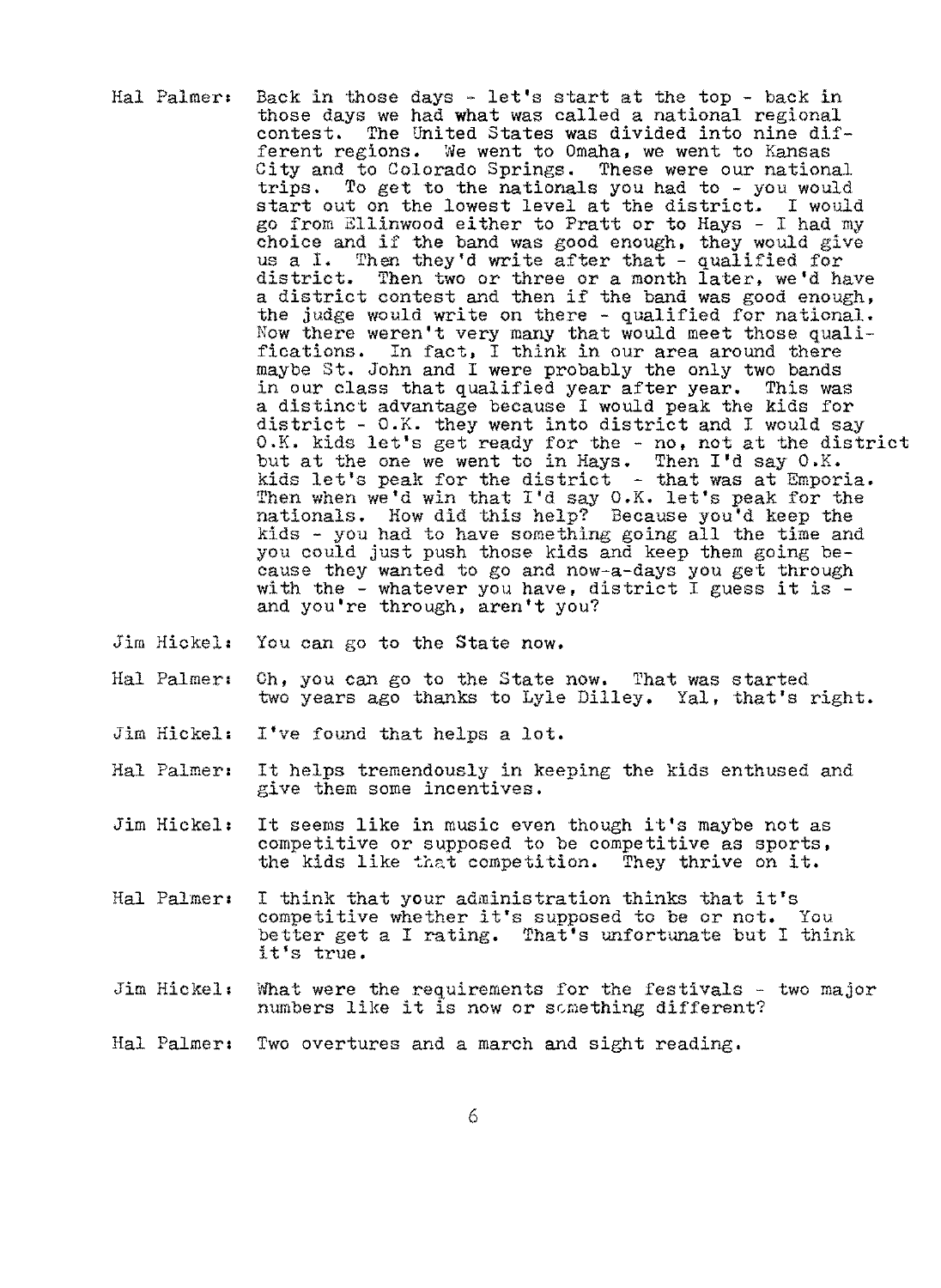- Jim Hickel: You got a rating on each section the performance and the sight reading then?
- Hal Palmer: Yes, you were rated on the three the two overtures and the march. You were given a general rating there like maybe if you got a I,I and a II your overall rating would be a I. Then the sight reading was in a different place and if you got a I on the sight reading, they were combined. Now if you got a I in the regular contest and a II in sight reading, as I recall, they still give you a I. If it dropped down to a III then your overall would be a II. As I recall, that's the way it was. In addition, we had the Emporia State Band Festival, we had the KU State Band Festival.
- Jim Hickel: Now these were all contests?
- Hal Palmer: These were all different from what these are. I used to take my kids to the Emporia State Festival conducted by A.A. Harding and Edwin Franco Goldman and people like that. We'd go to KU so you see there was something going on so the kids were willing to work and go all times. Now it isn't that way - they don't have the incentive.
- Jim Hickel: What time of year did these usually go on'? Was it after Christmas?
- Hal Palmer: Oh, about the same time oh, yal, it was all after Christmas - the beginning of  $March$  -  $March$ , April and then early in May.
- Jim Hickel: So you would have a festival every couple of weeks or something like that that you could go to?
- Hal Palmer: That may be putting it a little bit early two, three weeks, four weeks - depenging. I can't remember the dates right now.
- Jim Hickel: What about your other performances like your community performances?
- Hal Palmer: I gave an annual fall concert, I gave a winter concert I gave an annual lail concert, I gave a winter concert<br>and a spring concert. In fact, I've still got all of those programs of everything we've played and they were well attended. One of the things, I think, that made my band tops was that I ran a summer music school. I had the entire high school and the entire grade school at my disposal and I assigned the kids when they were supposed to come and practice and they would come and they would practice at that time. Also, I started all of my beginners as soon as school was out in the spring unless someone would come in in September and say, "Hey, I've got one would come in in september and say, ney, ive got somebody came in and did that then of course I'd set them in a part. I would carry those kids together all summer and I'd develop them into a band so when fall came along I had a band of beginners ready to go.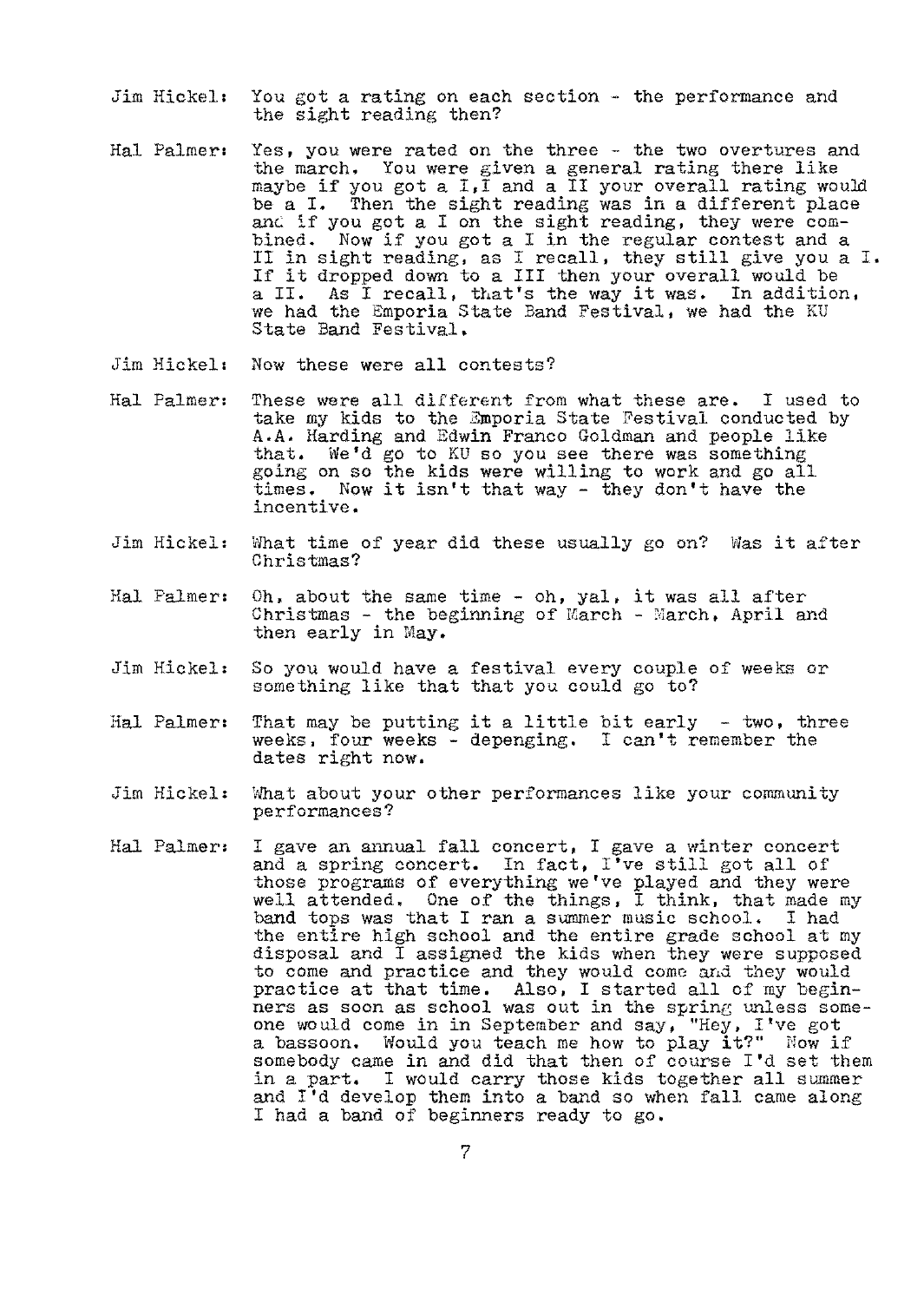- Hal Palmer: (continued) The other kids would be practicing everyday an hour, an hour a day, really, They'd come up there and practice an hour a day, Now you're lucky if you get an hour a week out of some of these kids. Is that right?
- Jim Hickel: Yes, Was this a required thing for those who wanted to be in band?
- Hal Palmer: Yes. had a rhythm class. Let me tell you something - this rhythm class. Can I give you an idea of what we did? It was a regular music summer school, I also
- Jim Hickel: Sure.
- Hal Palmer:  $0.K.$  Hi, Don. (his son came into the room.) In this rhythm class I would ask them, for example, O.K. for your next assignment - we would meet five days a week - for tomorrow's assignment I want you to write me eight measures of  $4/4$  time, every measure different, and  $\overline{1}$ want you to write the time beats underneath each measure. O.K. The kids would do this and then when they'd come up for their paper, I'd say O,K, you go up to the board - you go up to the board, you write what you have written on the board and then the kids would tap the whole thing out and count it. Then the next day might be 2/4 time, out and count it. Then the next day might be  $274$  time<br>it might be cut time. I tell you that made my kids --<br>do you ever have problems with rhythm?
- Jim Hickel: Always.
- Hal Palmer: All the time. My kids didn't and I'd go back to that<br>
rhythm class, 0.K., when Clint was teaching in WaKeeney you're familiar with WaKeeney I'm sure, and he was teaching also in the town west of there.
- Jim Hickel: Collyer.
- Hal Palmer: Yea, Collyer. O.K. He knew I'd given this to him in one of the classes that I taught so he said, "Mr. Palmer, I'm going to try that" so he tried it at Collyer and it worked so well for the kids at Collyer that he took it down to the beginners in WaKeeney and had that rhythm class. Believe me, it helps because a kid looks at  $\tau$ whole note - he doesn't have any idea, really, what that means or a half note or a quarter note until you actually get down and you write it and then you begin to understand - otherwise, it's just something out here in the air, You see it on a black and white staff and it doesn't mean anything until you actually get down and write it out. Boy, that helped me at Ellinwood more than any other one thing was that rhythm class.

Jim Hickel: What was the age that you started the beginners?

Hal Palmer: Seventh grade.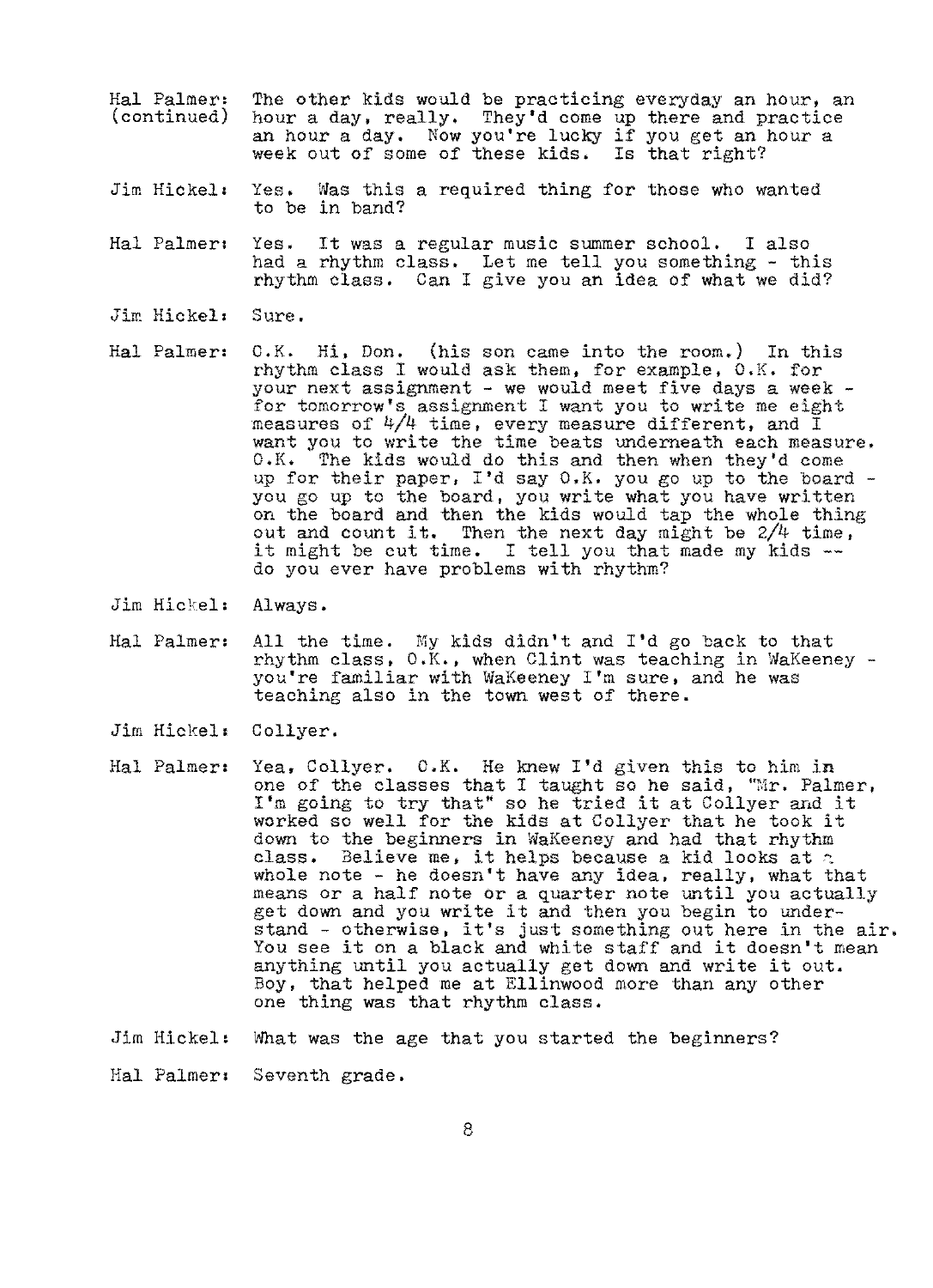- Jim Hickel: Then you started a little later than they do now. Was that typical of most schools or did some start earlier?
- Hal Palmer: I don't think any of them started much earlier than that. I did give them tests. I went down to the grade school and gave them tests in the fifth and sixth grades. Musical tests of different kinds you know, there are a number. I can't remember now exactly which one I gave to them but it resembled the<br>Seashore test only it wasn't quite as difficult. Then exactly which one I gave to them but it resembled the<br>Seashore test only it wasn't quite as difficult. Then after those tests I would grade their papers and then I would send a letter to the parents saying - your child has rated such and such and such and such, I would recommend that you consider for him in the very near future such and such an instrument. See, I would prepare them for when they got into the **seventh** grade. I had a salesman out of Salina, Cecil Knight - he died last year - in fact, he got the award, the outstanding, the outstanding music dealer's award, I think, at KBA last year and then he died about four or five months later, but, anyway, he would come out and I'd give him a list of the students and the instruments that I wanted him to have them play on. He would go out and, bless his heart, he would sell those instruments. I wouldn't do a thing - I wouldn't go out. Of course, he was making ao a thing - i wouldn't go out. Of course, he was make<br>money on it and that was all right as long as he would go out and say, "Here, **here** is Ernie Bryant. He's going to be a seventh grader next year. I want him to play the baritone sax. " 0. K. So he• d go out and sell me a baritone sax. It really worked!
- *Jim* Hickel: The kids would buy large instruments like that?
- Hal Palmer: Yes. Uh-huh,
- Jim Hickel: So you pretty much had the say-so as to what instrument that kid played?
- Hal Palmeri Yes. It worked real well, I had a band parents organization in Ellinwood that became so strong that they could practically elect politically who they desired in the community. It was really a strong organization. We had a band festival, or whatever you call it, every fall to raise money.

Mrs. Palmer: Band Carnival.

Hal Palmer: Band Carnival. We had three sets of uniforms. When I quit Ellinwood, we had three complete sets of uniforms, When I went into the Navy in 1944, they had so much money, the band parents had so much money, they rented two cars, railroad cars, and took the entire band into Kansas City to see South Pacific. If I wanted an alto clarinet, I'd go to the band parents and they'd buy it.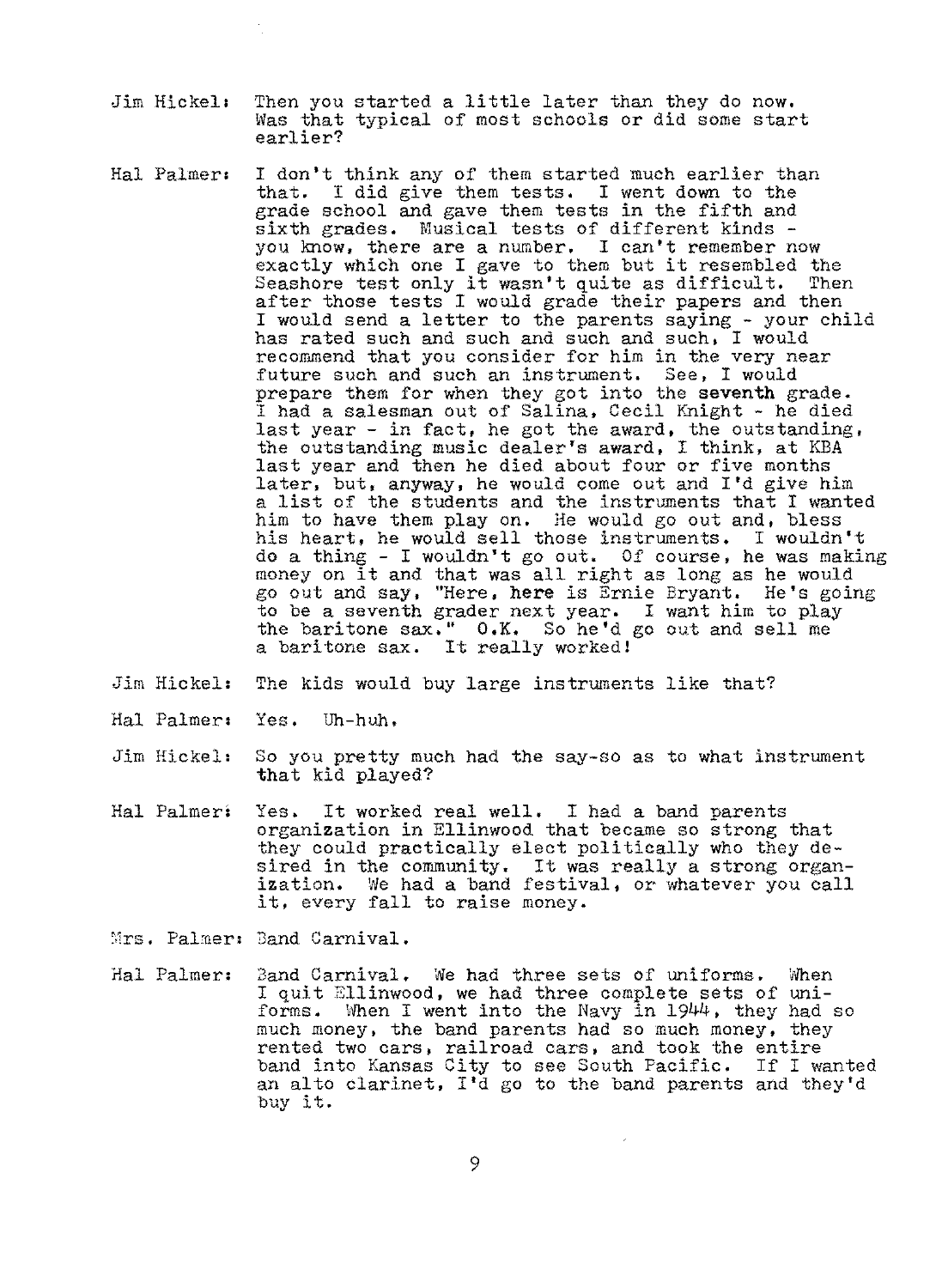Jim Hickel: So most of the band funding was done through the parents?

- Hal Palmer: No. I had a good budget, a real good budget in the school itself and the band parents just helped. I had every-Itself and the band parents just helped. I had every-<br>thing I wanted, I mean it was a perfect job. For instance, just to give you one example, we met in the fall. I had the school buy me a new bass horn and it was one of these real nice bass horns. We met in the fall, I never will forget this, the superintendent was *Joe* Austinburg, The home economics teacher got up and said, " $\text{Mr.}$  Austinburg, I need a new stove or whatever it was in the home economics department and I didn't get one. I undereconomics department and I didn't get one. stand you got Mr. Palmer a new bass horn." I never will forget Mr. Austinburg got up to speak and said, "Yes, I got Mr. Palmer a new bass horn. He asked for it. Did you ever ask for your stove?" Well, she hadn't and that stuck with me. It stuck with me all through college when I was teaching down here. If you don't ask for something you are not going to get it. Isn't that true?
- Jim Hickel: That's true. So you were at Ellinwood then what 9 10 years?
- Hal Palmer: Clear up to World War II. I left there in '44 I went there in '35 and left in '44. We won the State six years and we won Regional two years so we really had a top notch band. I would set that band at that time. If I could get **them** all back together, I'd set them up against any band in the state right now. When I went into the service, as I kissed my wife good-bye I said, "Honey, if I can come back from the service and make \$2400 a year, I'll be happy the rest of my life," (Everyone laughed.) See, I'd finally gotten my salary up to \$200  $a$  month,  $$2400$  a year - I worked 12 months out of the year - and I remember saying, "If I could come back home from the service and make \$2400 a year, I'd be happy the rest of my life." (Everyone laughs again.) Things have kind of changed.
- Jim Hickel: When you went into the service, did your music background have anything to do with what you did?
- Hal Palmer: Oh, did it ever. To start with, I was the drum major for the drum and bugle corp. Well, that doesn't mean very much but one weekend I saw a sign. We didn't have anything to do after our inspection so Saturday morning and Saturday afternoon, there was a sign saying - If you're interested in taking such and such a test (which I couldn't understand) meet at such and such a place. I'd never been a beer drinker and I didn't want to go downtown so I went to take this test. It was a CIC test I found out later. Anyhow, they set us down, they put earphones on us, and they put a compass rose - do you know what a compass rose is?

Jim Hickel: No.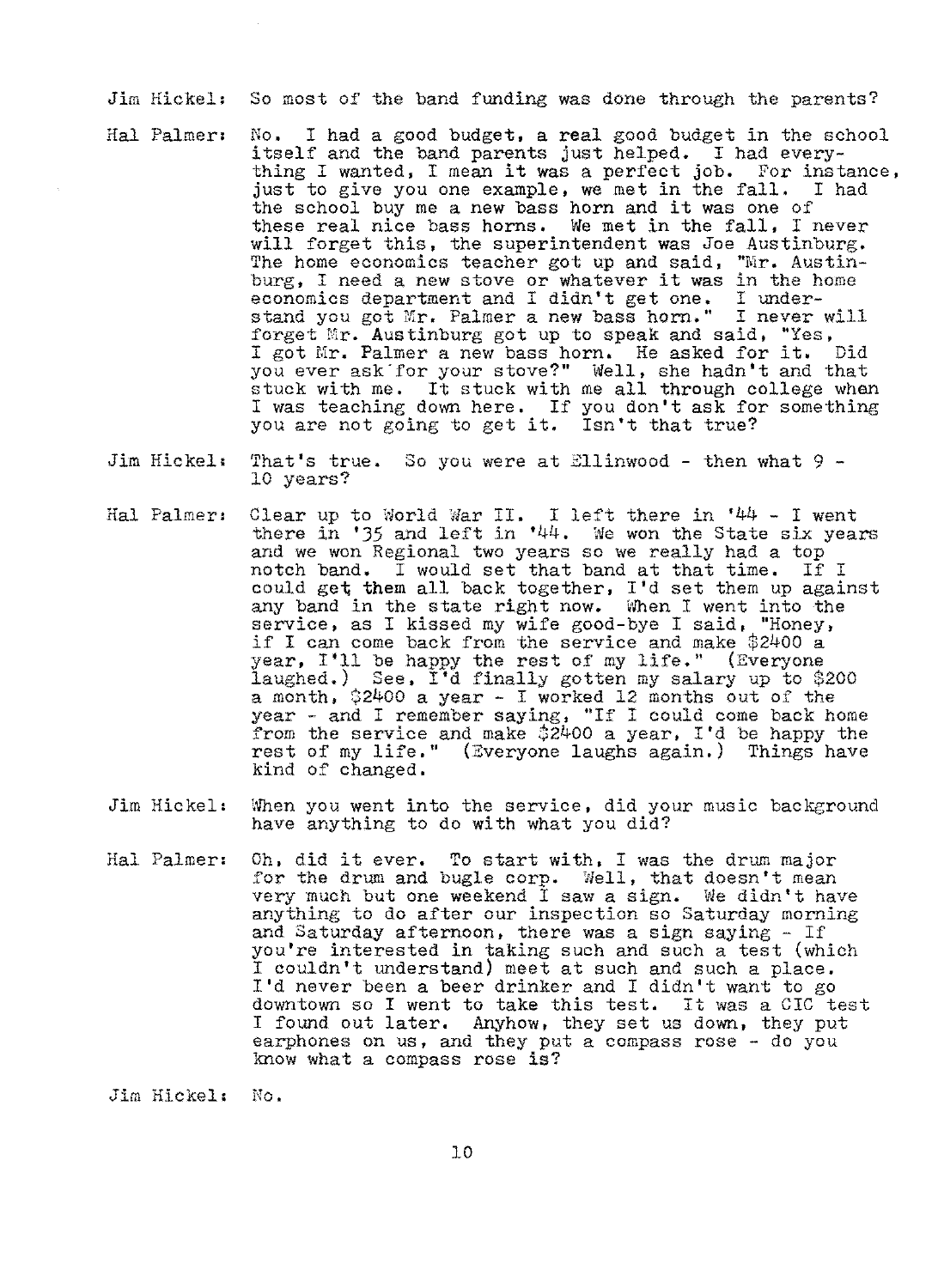- Hal Palmer: 0.K. It's J60 degrees with all the intersecting lines and they had put these phones on us and they gave us<br>a pencil and then they started. Over the phones they had planes flying, machine guns shooting, people screaming and yelling, cannons going - every kind of thing you can think of and in the midst of all this, they would come out and say compass rose  $245^\circ$  southwest or this, that and the other thing. This didn't bother me. I found out later I'd followed the compass rose perfectly because being a band director and standing up in front of these kids and listening to that clackaphonic sound day in day out - all of this noise didn't bother me. You know, as a band director, you get used to all this. If know, as a band director, you get used to all this. they were in a business or something - those that were taking the test they would just, well they would go wild. This got me into CIC. There were two of us out of a batallion of 800 - there were two of us that made CIC. That's what I got into *in* the Navy. The best position I could have possibly gotten into - didn't have any idea what it was. It was radar - it was just when radar was getting started and I went from there to Fort Lauderdale and I couldn't even tell my wife what I was doing - it was so secret. So, yes, music was helpful.
- Jim Hickel: When did you get back into education?
- Hal Palmer, 1947, the fall of '47,
- Jim Hickel: Where was that at?
- Hal Palmer: Here, at the college.
- Jim Hickel: Fort Hays State?
- Hal Palmer: Uh-huh.
- Jim Hickel: Did you find that there was a big change in attitudes between what you were teaching before and when you came back to education?
- Hal Palmer: You see, I came back at a different level. I came back at the college level but, no, they didn't have a band here at the college the year that I came, the semester before they had no band. When I came here, they had nine enrolled in the band. I was sick 'cause I had a good job down there - I was a trained specialist, I was trained civil service, I was in command of the Naval Reserve, I had a beautiful job, I didn't think it could last because I thought eventually all the veterans would be trained and then where would I go? So I took this job and I got all the support from President Wooster - I got all the support from the college a person could want, Keating was the finance manager at that time - if I wanted something I got it.<br>I drew up a five year budget of what we would need he 0.K.'d it. I never had a problem. Dilley has always - he just can't understand how I got all this stuff.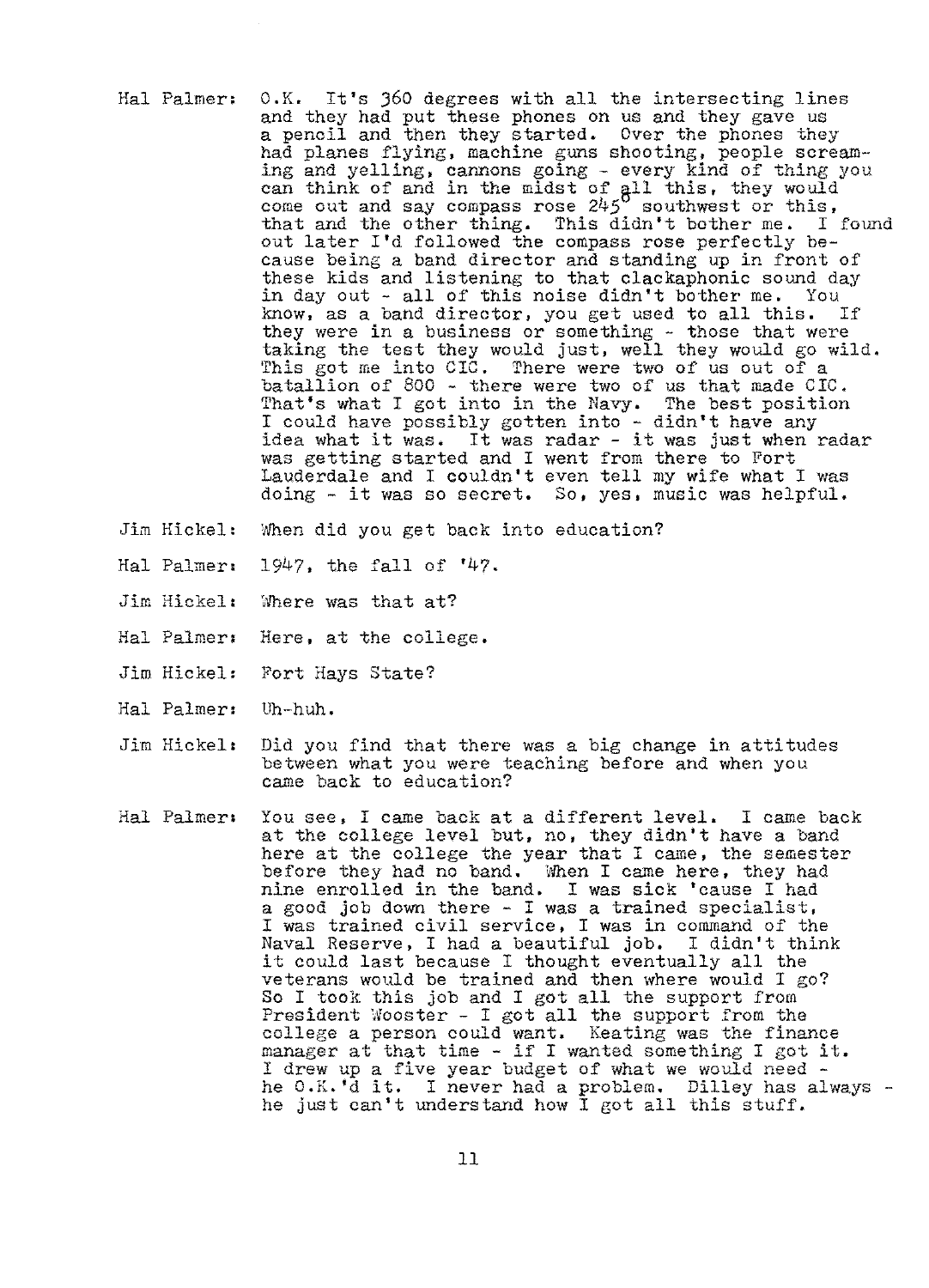- Hal Palmer, ( continued) They just supported me all the way through. My band grew from nine the first year to the second year I had what was called the marching hundred. I even had extras so if a kid wanted to go home I could put them in there. I had the marching hundred. I don't know if you've heard of them or not.
- Jim Hickel: So it grew from nine to one hundred in one year?
- Hal Palmer: In about two years. Wasn't it about two years, Edith, it took me to get it up to a hundred?
- Mrs. Palmer: I don't know.
- Hal Palmer: About two years, I think.
- Jim Hickel: What were the requirements for music education then? What was mainly required of the students and was there a degree program?
- Hal Palmer: Yes, we had a degree program - we had a degree program when I graduated in 1932 and '33. I'd say 80% of my<br>college band were not music majors. We didn't pay them anything either. These kids never thought of being paid. We didn't pay them anything for anything and my band was there because they wanted to be there. I think that what they're doing now (I hope the right ears hear this) they're doing now (I hope the right ears hear this) - what they're doing now paying the band for playing at basketball games, paying the band for commencement, paying the band for football games - darned if I don't think it's wrong. I think if a kid wants to play you don't have to pay him. You disagree with this 'cause you've been one of the paid members, I know.
- Jim Hickel: They really got into that paying part after I left. Did you have much close association **with** public school or high school programs when you came back into college?
- Hal Palmer: You bet I did. I made an effort to know all the band directors and I made an effort to know all the seniors that's the way I built the band. In fact, this book that I wrote, Instrumental Music in Western Kansas Public Schools, indicates in there my close contact with the band directors. If I had not had close contact with them I wouldn't have been able to write the book. This was published by the state of Kansas, incidentally, I never got this published by a regular publishing company. I did clinics - I just cliniced myself to death, I slipped a disc in my neck from too much directing and was paralyzed in the right side for quite a few months. I had two ulcer operations. I just killed myself. I set up there in my office, O.K., Pittsburg, Kansas would call me and say, "Can you come down for a clinic on such and such a date?" Sure, I'd write it on the calendar. Next day (I'm giving you one example) Goodland, Kansas called. "Can you come up on such and such a date?" I'd look there - well, I was in Pittsburg there - I can go to Goodland well, I was in Pittsburg there - I can go to Goodland tomorrow, sure.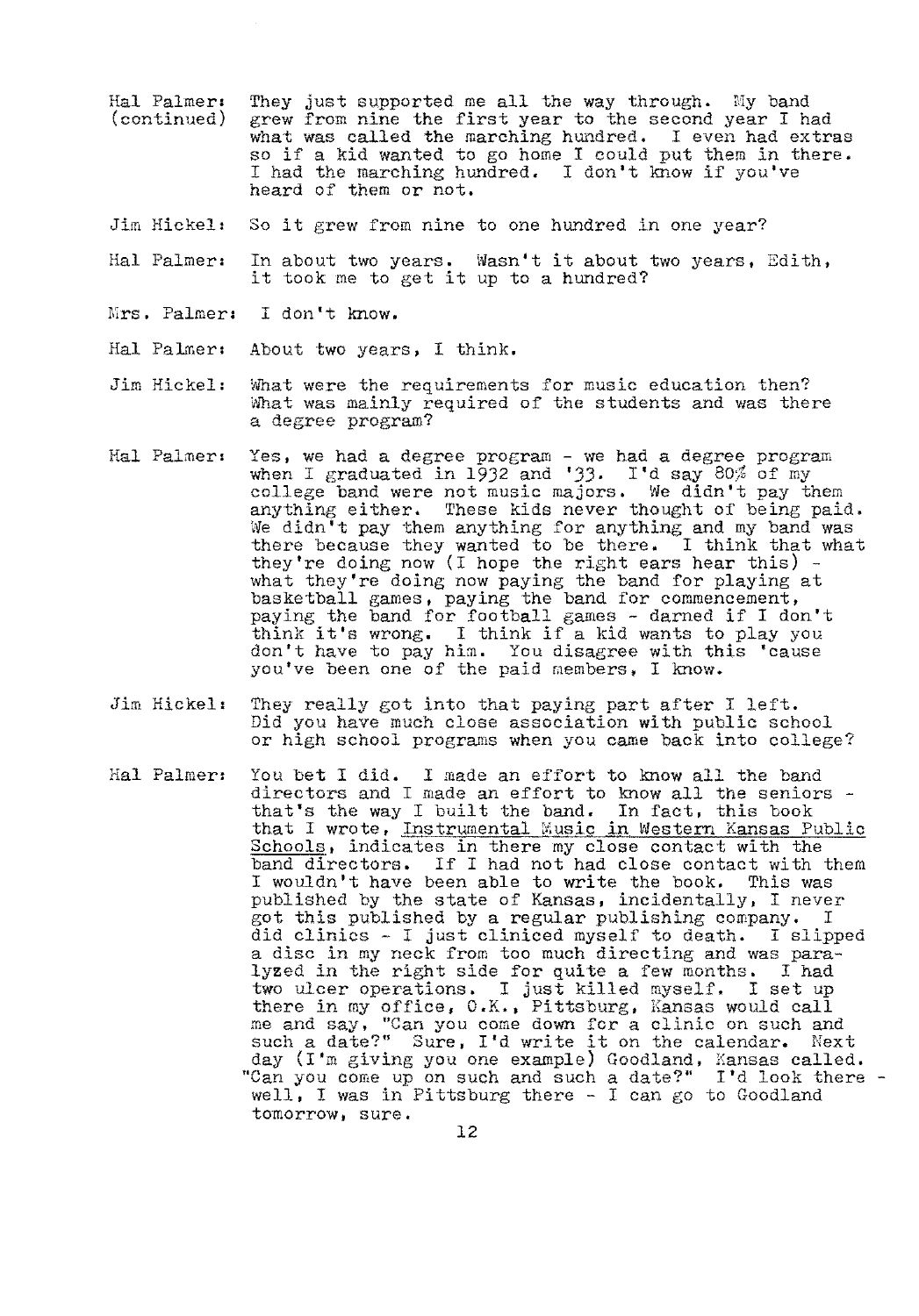- Mrs. Palmer: I'd tell him I'd put his white shirts on the front porch and he could pick them up on the way by.
- Hal Palmer: That's just about the way it was. I did too many but it kept me in contact with all the high school seniors. I could talk to them when I got out and did the work<br>and stayed in contact with the band directors. Plus and stayed in contact with the band directors. the band camp, of course, which I started. Oh, that was such a blessing. I didn't know it was going to be. I started that in  $48 -$  the summer of  $48$ .
- Jim Hickel: Do you recall what your approximate enrollment was then?
- Hal Palmer: A hundred and fifty-two, I can tell you exactly.
- Jim Hickel: That's the first band camp?
- Hal Palmer: The first band camp. I had two bands and a hundred and fifty-two enrollment. I got the finest directors that I could find in the United States because I knew that if I was going to build anything I had to get men that were tops. Clarence Sawhill, for instance, and then I had Buddy U. Tompkins - does that mean anything to you? One of the finest **jazz** clarinetists in the world today I **had** come out here, I had Bill Bell on the tuba, I had the bass trombonist, what's his name, well, anyhow, I would always try to get Siguard Raschard. I had him out here, O.K., three or four times. I would always try to get the finest in the country and of course the band directors would say, "Hey, look who Palmer has coming to camp. You kids better go," Emporia had a band camp - started the same time as ours - they used just their own local people. The band camp lasted about two years. I just stumbled into it. I didn't know what I was going to run into but, you know, at one time, one year I tried seven bands - I had around 900 enrolled - I tried seven bands and I tell you I about went crazy. I tried seven bands and I tell you I about went crazy.<br>So I set the limit at 600 and kept it there. Six hundred was the absolute limit. And since they knew that was the limit, it was amazing how the band directors would fight to get that enrollment in early. That was another incentive.
- Jim Hickel: At this time was it just high school or did you have junior high involved?
- Hal Palmeri It started out I just took them, first come first serve and we auditioned them and if a junior high kid would happen to get first chair in one of the bands, in the Gold Band, which was first at that time, we gave it to him. Later on we had to segregate them into high school and junior high, They all auditioned for a band. Junior high competed against the high, but later on we got so many junior high we had to make the change, I started the first balanced clarinet choir in the United States.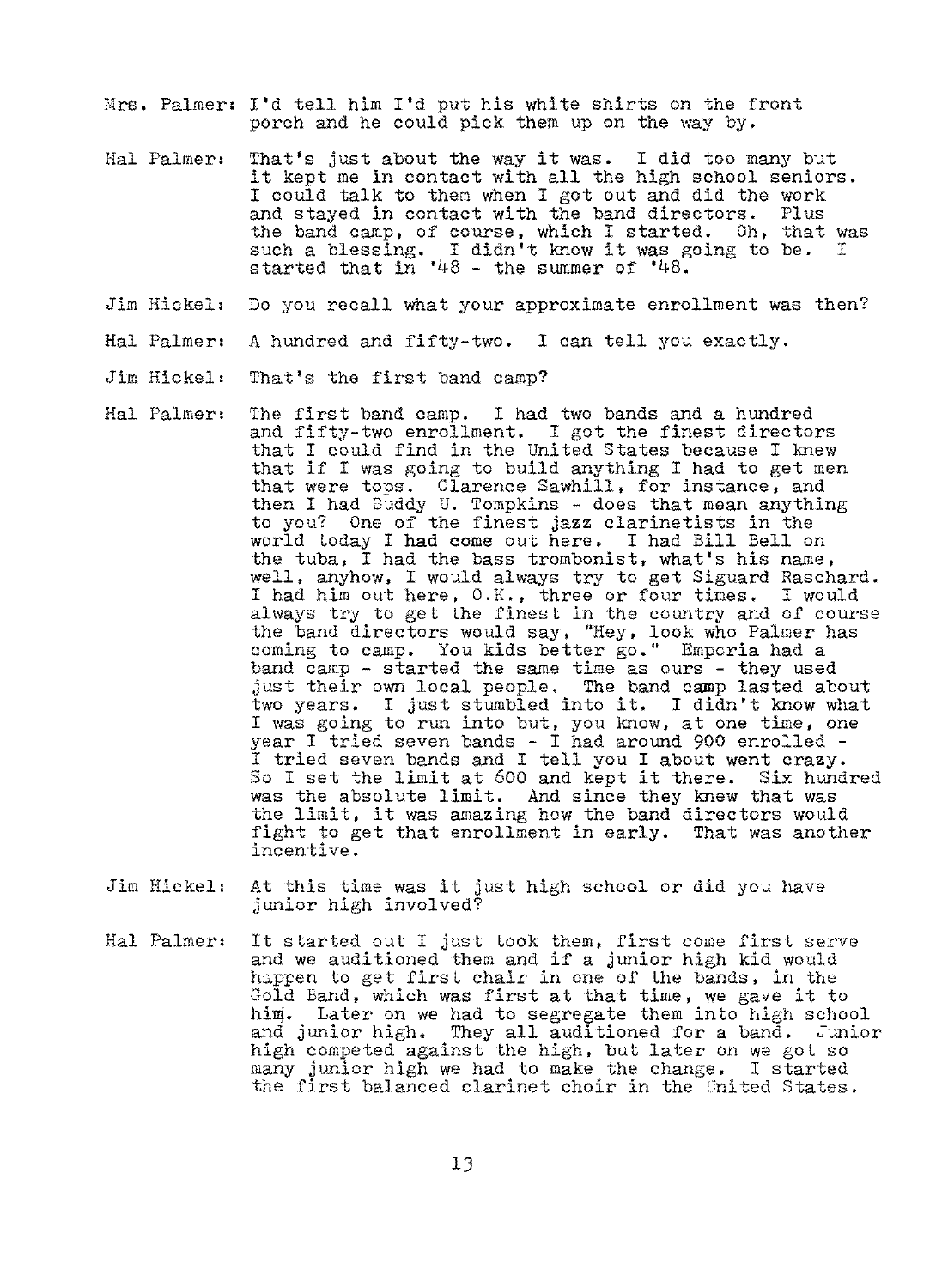- Hal Palmer: (continued) I got Russell Hobb who is the finest woodwind man in the country (still is) to write the music for me. I got Leblanc to - one of the reasons I started it was Leblanc had just come out with a contra-bass and Selmer had just come out with a contra-alto and I talked both companies into loaning me one telling them what I liked to do. I started a balanced clarinet choir and Russell Hobb said he'd write the music so in *'52,* band camp of *'52,* we had the first balanced clarinet choir in the United States. It's grown pretty well over the years,
- Jim Hickel: Do you recall when the majority of the public schools would start their beginners?
- Hal Palmer: A lot of them would wait until the fall to start which I think is a mistake because then the band director not only had the regular band but you also had the beginners to work with the often times this would interfere with their lessons. When I worked with my beginners in the summer time, I started them out at two lessons a week. I wouldn't let a whole week - you know you can develop a bad habit in a hurry. You know teaching beginners what I'm talking about. So they'd have two lessons a week for two or three weeks and then if they got along all right I'd take just once a week. I'd spend all of that time with those beginners and of course my other band, my regular band, was practicing all together. I'd supervise that and leave it up to them. To me that's the ideal time to start the beginners if you can have a summer program - that's just the right time. It worked out very well for me anyhow.
- Jim Hickel: What was the cause, if there was one, of a lot of the public schools starting their beginners in 5th grade instead of the 7th grade? Was it just to get to the kids earlier?
- Hal Palmer: I don't know if there is any real reason for that or not. I thint it's a good idea. I think some of the schools even put them on flutophones and things like that down in the 3rd and  $4$ th grade. Rhythm instruments came in at that time and I think that was good. And then I think they just developed from Jrd and 4th and maybe 5th grade from rhythm instruments and then the band director thought - well, let's finish this - let's put them on the regular instruments. I think that's good, I really do.
- Jim Hickel: Do you think athletics had anything to do with that as it got a little more popular in the jimior high?